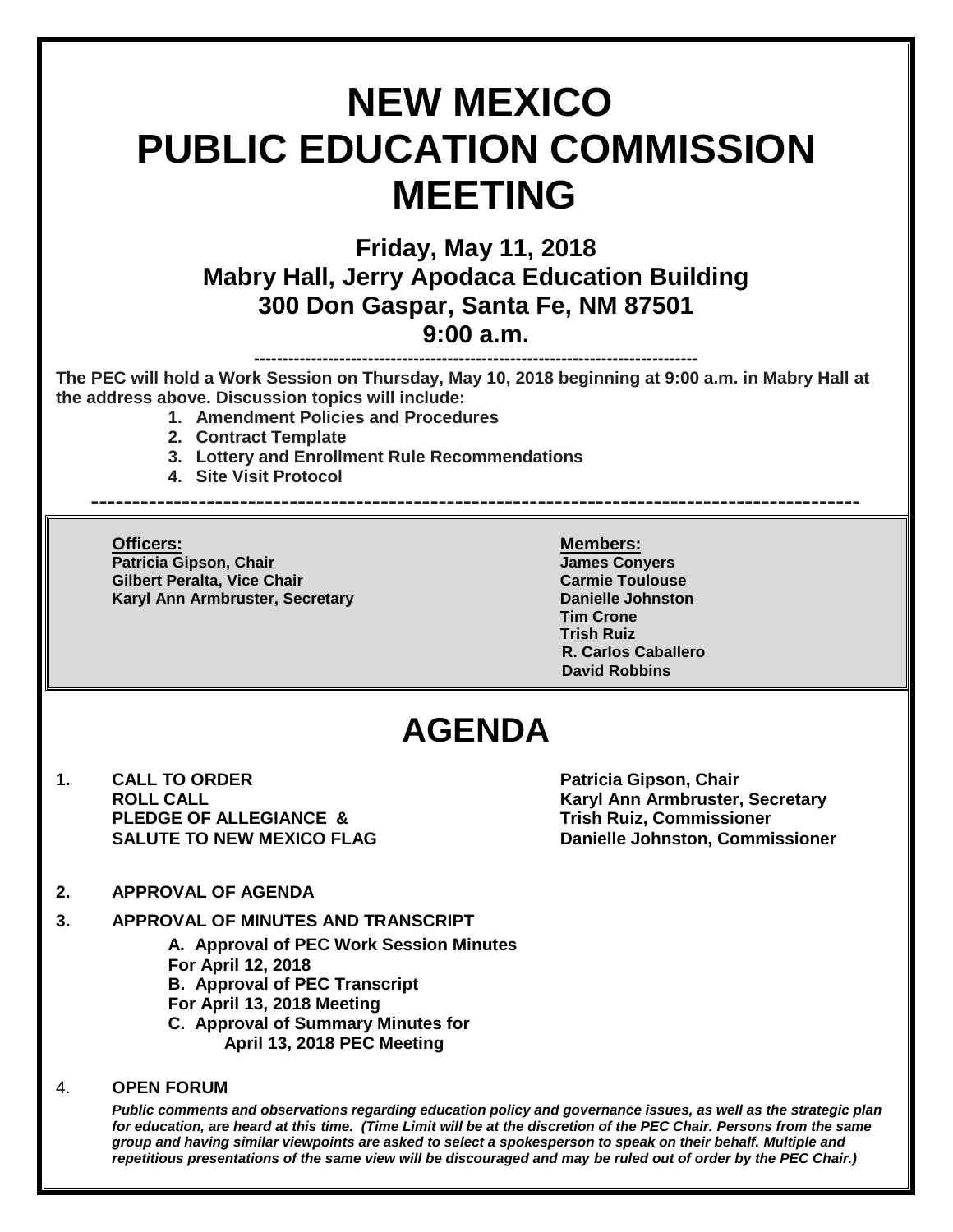#### **5. DISCUSSION AND POSSIBLE ACTION ON BOARDS OF FINANCE APPLICATIONS**

- A. Hózhó Academy
- B. Albuquerque Collegiate Charter School
- C. Altura Preparatory School

#### **6. DISCUSSION AND POSSIBLE ACTION ON CHARTER SCHOOL AMENDMENTS**

- A. J. Paul Taylor Academy
	- i. Performance Framework/ Mission-Specific Indicators
- B. Albuquerque School of Excellence
	- i. Instructional Hours
- C. The ASK Academy
	- i. Instructional Hours
- D. The MASTERS Program
	- i. Grade Levels Served
	- ii. Enrollment Cap
- **7. DISCUSSION AND POSSIBLE ACTION TO ACCEPT CARIÑOS DE LOS NIÑOS' RESOLUTION OF CLOSURE AND CEASE OF OPERATION**

#### **8. DISCUSSION AND POSSIBLE ACTION ON GOVERNANCE CHANGES AND REPORTING POLICY NON-COMPLIANCE**

- A. Dream Diné Charter School
- B. Dził Ditł'ooí School of Empowerment, Action, and Perseverance
- C. Six Directions Indigenous School
- D. La Academia Dolores Huerta
- E. Explore Academy
- F. Health Leadership Academy
- G. La Tierra Montessori School of the Arts and Sciences

#### **9**. **DISCUSSION AND POSSIBLE ACTION ON REPORT FROM OPTIONS FOR PARENTS & THE CHARTER SCHOOL DIVISION**

**10. DISCUSSION AND POSSIBLE ACTION ON PEC CONTRACT TEMPLATE**

#### **11. DISCUSSION AND POSSIBLE ACTION ON AMENDMENT AND NOTIFICATION POLICIES AND PROCEDURES**

#### **12. DISCUSSION AND POSSIBLE ACTION ON SITE VISIT NOTIFICATION LETTER REGARDING BACKGROUND CHECK REQUIREMENTS UNDER SECTION 22-10A-5 NMSA 1978**

#### **13. REPORT FROM THE CHAIR**

- A. Update on Charter School Appeals
- B. Update from New Mexico Charter Coalition
- C. Update from New Mexico School Board Assn.

#### **14. PEC COMMENTS**

#### **15. ADJOURN**

*The PEC attempts to follow the order of items as listed; however, the order of specific items may vary from the printed Agenda. Individuals with disabilities who need any form of auxiliary aid to attend or participate in this meeting, please contact the Public Education Commission Liaison at (505) 827-6661 by May 4, 2018. Upon request public documents will be provided in the accessible form necessary to the individual requesting the particular auxiliary aid.*